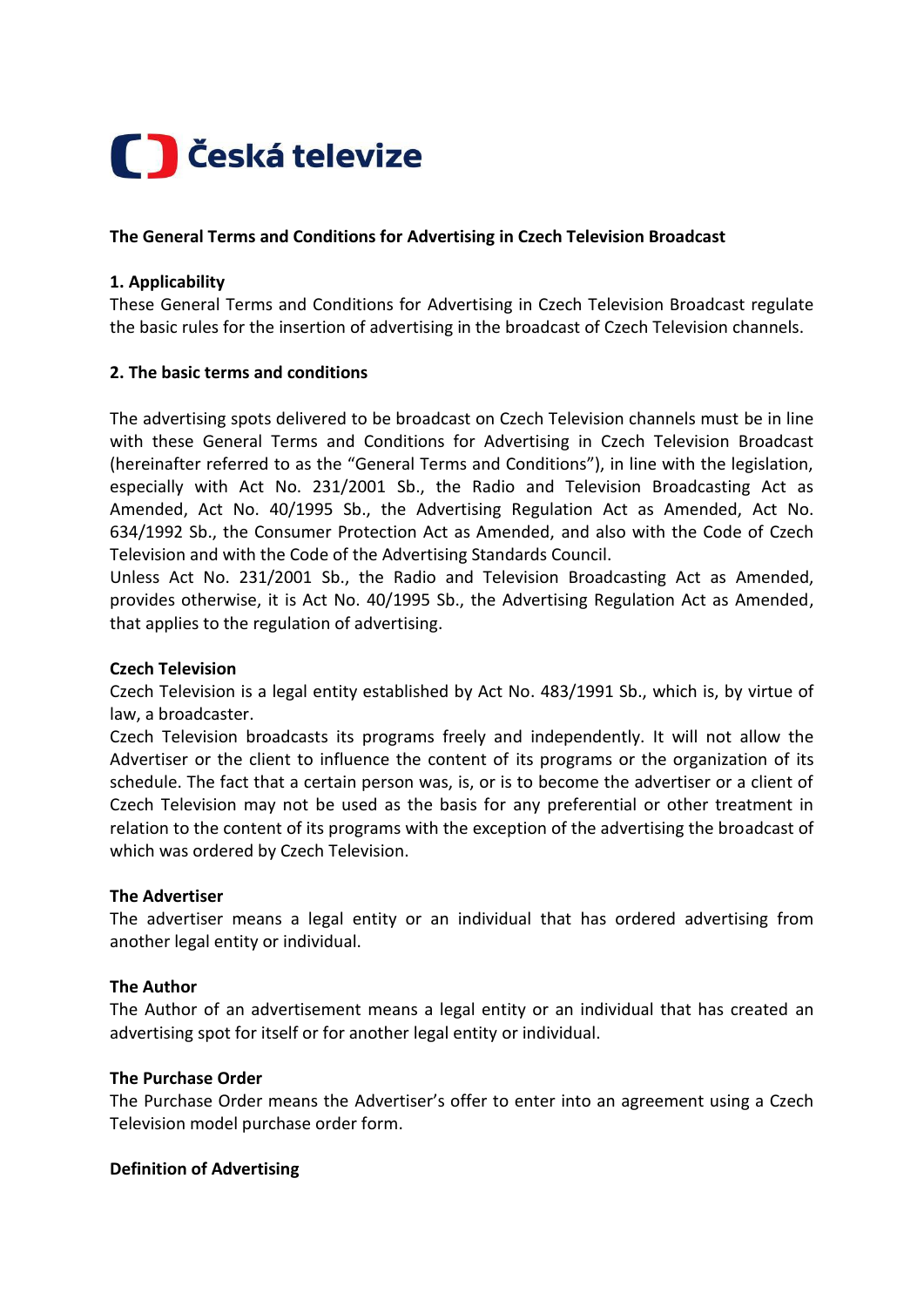Advertising means any form of public announcement broadcast whether in return for payment or for similar consideration in order to promote the supply of goods or services, including immovable property, rights and obligations, in return for payment

#### **Advertising spot**

An advertising spot means a complete and compact commercial communication the content of which consists in advertising intended for television broadcast.

The content of an advertising spot may not create the impression that it is a Czech Television program or imitate it.

#### **Channel**

A channel means channel CT1, channel CT2, channel CT24, and CT sport

#### **Prime time**

Prime time means the time between 7 p.m. and 10 p.m. of the given day. The time reserved for advertising in prime time may not exceed 6 minutes per clock hour.

#### **The amount of advertising time on CT2 and CT sport**

The time reserved for advertising on channels CT2 and CT sport may not exceed 0.5% of the daily transmission time on any of the two channels; during prime time, it may not exceed 6 minutes per clock hour on any of the two channels.

#### **The amount of advertising time on CT1 and CT24**

No advertising may be inserted on channels CT1 and CT24 with the exception of advertising inserted in the channel broadcasting in direct connection with the transmission of a cultural or sporting event in the case that broadcasting the advertising is a necessary prerequisite to obtain the television broadcasting rights for such sporting or cultural event. The time reserved for such advertising may not exceed 0.5% of the daily transmission time, and during prime time it may not exceed 6 minutes per clock hour.

A direct connection with the transmission of a cultural or sporting event means advertising inserted in an advertising block immediately preceding the broadcast of the program the content of which consists in broadcasting a cultural or sporting event, immediately after the broadcasting of such a program and, in the case of natural breaks, also inside such a program.

#### **Program**

For the purposes of television broadcasting, a program means a set of moving images with or without sound, whose content, form and function constitute a closed unit of broadcasting and which represents an individual item in its programming.

#### **Program schedule**

For the purposes of these General Terms and Conditions, a program schedule means the chronological organisation of programs and other parts of the broadcast of the given channel during a given period, during which the advertising spot is to be inserted in the broadcast.

#### **Advertising campaign**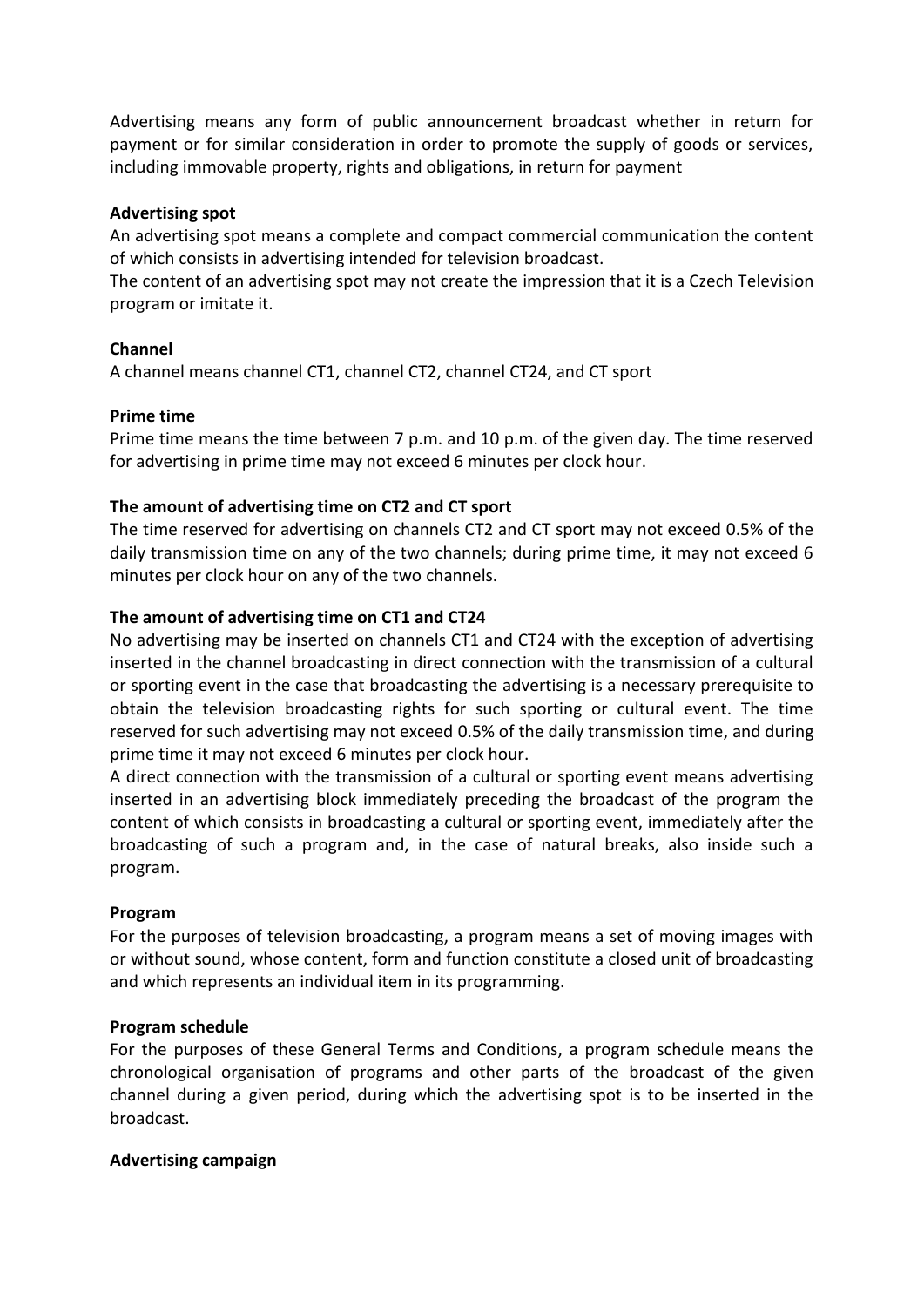An advertising campaign means the purchase of advertising for a specific period on Czech Television channels.

# **Price list**

1) Advertising spots are charged in accordance with the valid price list. The prices in the price list are set net of the VAT.

2) The price of an individual advertising spot is set depending on the product, service or name of the client with a dominant presentation (a prevailing size or duration of the presentation) in the advertising spot, and may be increased by surcharges or decreased by discounts. Czech Television reserves the right to set, in respect of an extraordinary program, a price which may differ from the price stated in the price list and which reflects the extraordinary character of the program.

3) Unless provided otherwise, the price for the broadcasting of an advertising spot is calculated based on the seasonal coefficients and the footage coefficients contained in the valid price list. In the case of exceeding the spot footage stated in the price list, the price will be calculated based on the nearest longer spot footage.

4) Czech Television reserves the right to amend the price list.

## **GRP**

The GRP (Gross Rating Point), or a cumulative viewer rating, means 1% out of the people included in the Adults 15+ target group (D 15+). The D 15+ target group means people over15 living on the territory of the Czech Republic.

This indicator shows the number of viewings of an advertisement stating the number of contacts made per 1% of the target group; the calculation is made making a sum of the ratings of all the advertisements within a given campaign. Individuals may be counted in multiple times; therefore, the value can be higher than 100%. A rating means the number of people within the D15+ target group who were watching the given advertisement at a given time.

#### **Materials for broadcast**

Materials for broadcast mean:

1) The audio-visual recording of the advertising spot in a format in line with the Technical requirements for the broadcast of advertising on Czech Television channels;

2) the musical arrangement of the advertising spot must contain at least the name of the used piece of music, the names of all the authors (including the lyricist), the designation of the producer (publisher), the exact footage of the music used in the spot, the way of usage, the names and surnames of the performing artists, the original number of the medium and, in the case of using commercial films, also the name of the film, the name of the producer, the names and surnames of the performing artists, the original number of the medium, the year of the production and the used footage of the commercial film;

3) the proposed distribution of the advertising spots in the broadcast of the given channel.

#### **3. Entering into agreements**

3.1. Czech Television will broadcast advertising spots based on an agreement for the broadcasting of advertising spots (hereinafter referred to as the "Agreement") made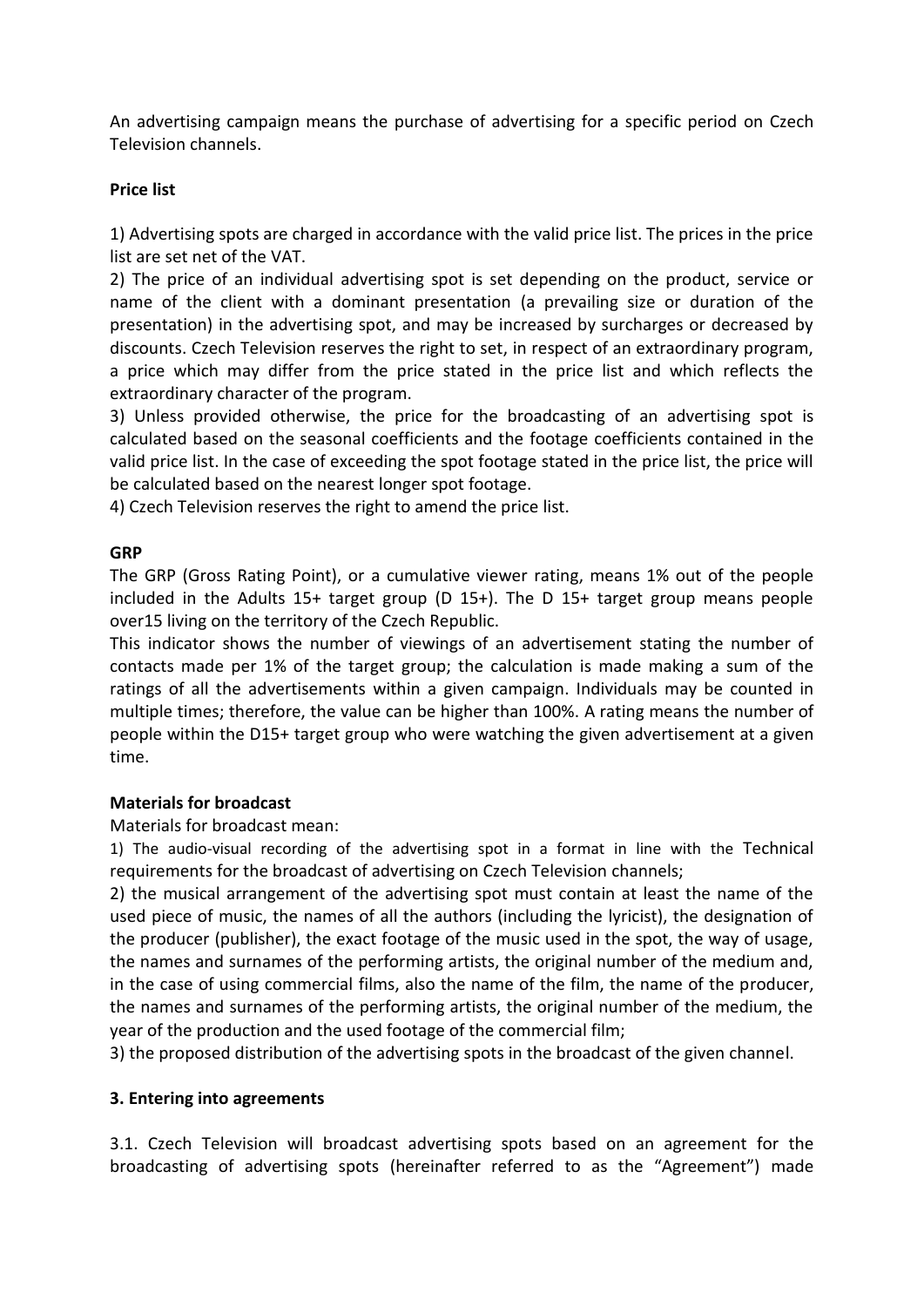between Czech Television and the Advertiser, by which, under the conditions stated therein, Czech Television undertakes to broadcast advertising spots for the Advertiser and the Advertiser undertakes to pay Czech Television a fee (hereinafter referred to as the "Fee") in return.

3.2. The Agreement is made in writing. The Agreement is made by the contracting parties' signature (the contracting parties expressly accept as signature also its scanned image). The Agreement is made using the model purchase order form. The purchase order shall contain the Advertiser's trade name, registered office/address and identification number. In case that the Advertiser is an agency, Czech Television has a right to request the delivery of a written exclusive authorization by the client listing the products or services covered by the authorization as a precondition to enter into the agreement.

3.3. These General Terms and Conditions are part of the Agreement In accordance with the provisions of S. 1751 (1) of Act No. 89/2012 Sb., the Civil Code as Amended ("the Civil Code"). Divergent arrangements in the Agreement take precedence over the text of these General Terms and Conditions. The Agreement and the legal relationship created thereby are governed by the Civil Code.

3.4. The draft Agreement, i.e. the written Purchase Order, shall be submitted by the Advertiser.

3.5. Czech Television will send the Advertiser the supporting documents and conditions under which it accepts the first draft of the Agreement made by the Advertiser no later than within five business days of the notification by the Advertiser of its intent to enter into the Agreement. If the Advertiser wishes to reserve a broadcasting time, the Advertiser has the duty to submit the first draft of the Agreement within five days from the delivery of the supporting documents mentioned in the first sentence, however, no later than within three business days before the commencement of the campaign. The Advertiser has a right to make binding amendments to the draft Agreement during this period, and Czech Television undertakes to accept the draft Agreement amended by the Advertiser only under the following conditions:

a) provided that the amendments are in line with the offer of advertising blocks which is currently available;

b) provided that, after all the amendments made during the reservation period, the difference in the price for the advertising under the first draft of the Agreement and under the amended draft of the Agreement does not fall by more than 10%.

3.6. The Advertiser is authorized to cancel a firm order to broadcast an advertising spot only on the basis of a written notification delivered to Czech Television no later than two weeks before the first day of broadcast of the advertising spot set by the concluded Agreement. After the lapse of the time specified in the first sentence, the Advertiser must pay a compensation in the amount of 100% of the Fee pursuant to the Agreement within the intention of the provisions of S. 1992 of the Civil Code.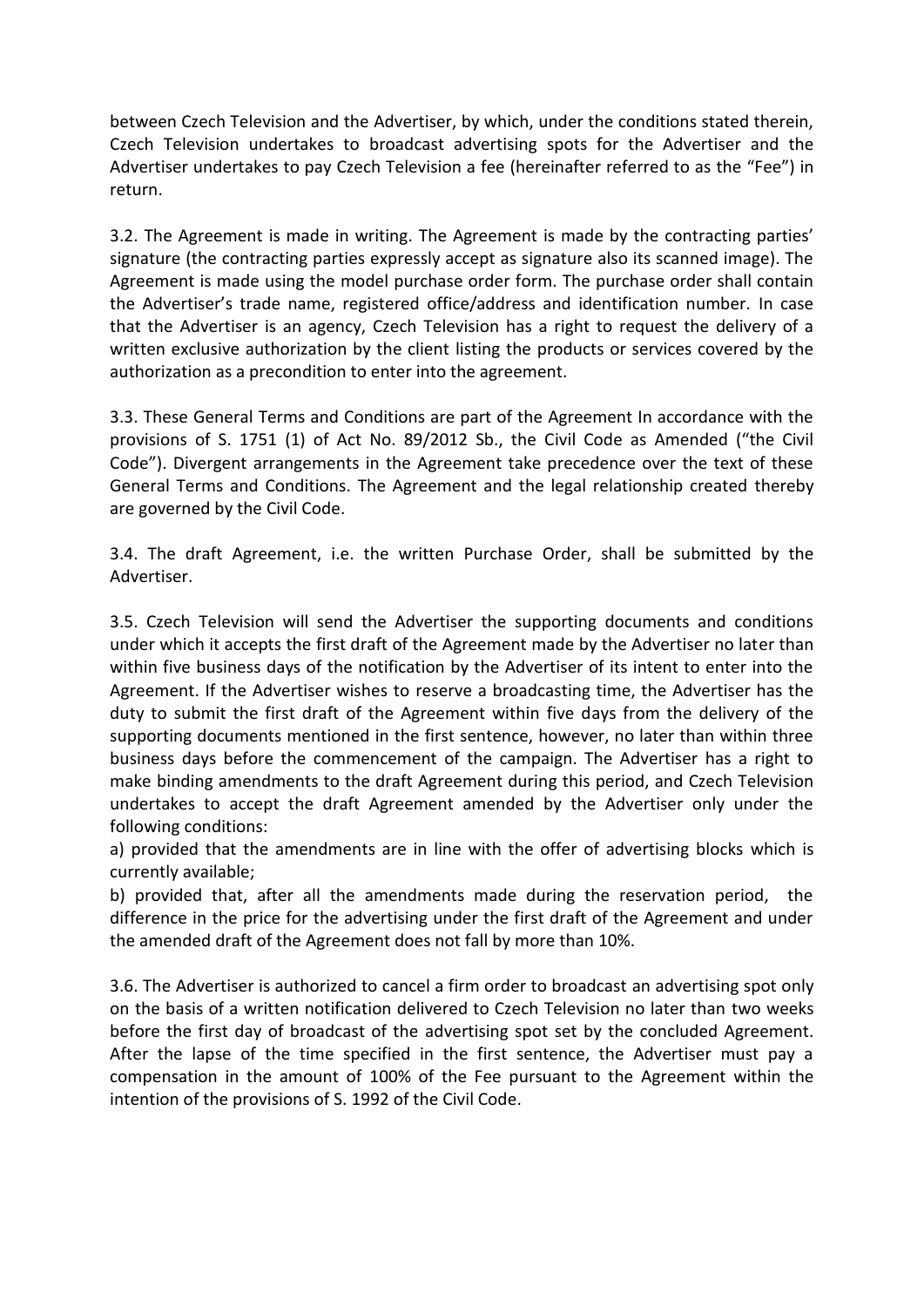## **4. Special provisions regarding the conditions for accepting orders made under the GRP (cumulated viewer rating of advertising spots) guarantee and the related pricing**

4.1. In addition to the elements set out in clause 3 paragraph 3.2., the Agreement must contain the required number of GRPs (Gross Rating Points) for each footage, the price of the campaign (the Fee), the footage specification and timing of the campaign.

4.2. The Advertiser schedules the campaign into any available time slots in coordination with the competent department of Czech Television. Czech Television reserves the right to refuse the GRP warranty in case that the campaign is placed in an advertising block which is designed for a specific target group (sport programs, children's programs, etc.) or which are sold at a special price.

4.3. During the campaign, Czech Television is entitled to add, remove or change the scheduled deployment of advertising spots in collaboration with the Advertiser, so that the campaign achieves the desired amount of GRPs. The Advertiser is entitled, when planning the campaign and in agreement with Czech Television, to label 20% of the advertising spots as key spots; these advertising spots will not be removed or transferred to other advertising blocks during the campaign.

4.4. In the event that the Advertiser insists on a guaranteed amount of GRPs which is more than 5% lower than the amount of GRPs estimated by Czech Television, the Advertiser is, in case of overfilling the campaign, obliged to pay the amount of the actually delivered GRPs.

4.5. The minimum duration of a guaranteed campaign is one month and the required total amount of GRPs will be delivered during the given month of the campaign. If the Advertiser requires that the campaign would be shorter, Czech Television is entitled to refuse the GRP guarantee.

4.6. Should the campaigns fail to achieve the agreed number of GPRs (i.e. if the total number of the GRPs actually delivered is lower than the one agreed in the Agreement), the really (actually) delivered GRPs will be charged; in this case, the Fee stipulated in the Agreement will change automatically. In this case, the number of the actually delivered GRPs (as well as the Fee amount) results from the invoice issued.

# **5. Delivery of materials for broadcast and broadcast of advertising spots**

5.1. The Advertiser undertakes to ensure that all necessary rights to broadcast an advertising spot have been acquired and that all claims of all

a) holders of copyrights or rights related to copyrights, whose works, artistic performances or recordings are used and included in the advertising spot, in particular authors, performing artists, producers of sound and audiovisual recordings;

b) holders of other intellectual property rights (e.g. trademarks, utility and industrial models);

c) holders of moral rights;

d) holders of rights of protection against unfair competition and holders of other rights,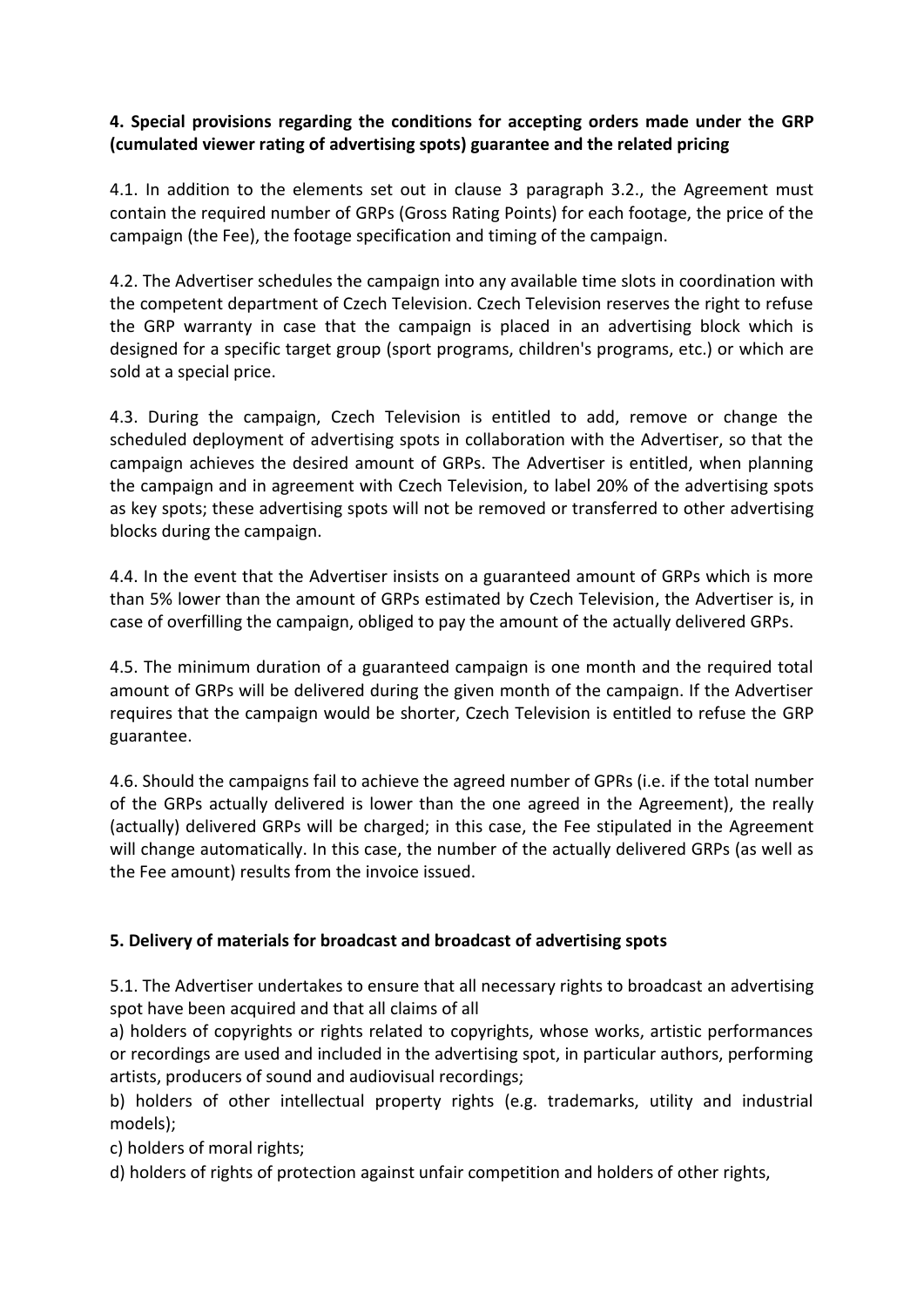e) as well as other natural persons and legal entities involved in the production of the advertising spot

will be settled except for remunerations for television broadcast of music works of authors represented, with regard to their property copyright, by collective manager OSA – The Copyright Protection Association for Music Rights, and except for remunerations for television broadcast of audio recordings issued for commercial purposes within the meaning of S. 72 (2) of Act No. 121/2000 Sb., the Act to Regulate Copyright, Rights Related to Copyright and Amendment to Certain Acts (the Copyright Act), as Amended. The Advertiser undertakes, based on the request of Czech Television, to prove that all claims are settled in the aforementioned scope. In the event that the Advertiser breaches its obligations stated in this Paragraph or if some of its statements prove to be false, the Advertiser is obligated to compensate Czech Television for any damage thus incurred as well as for any claims asserted against Czech Television.

5.2. The Advertiser has the duty to deliver to Czech Television at its own expense the advertising spot the content of which is in line with the legislation of the Czech Republic, in particular with Act No. 231/2001 Sb., the Radio and Television Broadcasting Act as Amended, Act No. 40/1995 Sb., the Advertising Regulation Act as Amended,, Act No. 634/1992 Sb., the Consumer Protection Act as Amended, and also with the Code of the Advertising Standards Council and with these General Terms and Conditions and with the Technical requirements for the broadcast of advertising. The content of the advertising spot may not create the impression that it is a Czech television program or imitate it. The Advertiser undertakes to bear the legal and financial consequences of any potential breach of the above commitment and to compensate Czech Television for damage suffered in consequence of a causal connection therewith.

5.3. Should the Advertiser fail to supply an advertising spot in line with the legislation, these General Terms and Conditions and the Technical requirements for the broadcast of advertising or, if, based on the Czech Television's consideration, a piece of legislation or ethical codes might be breached, or should there be sanctions by third parties or, as the case may be, should the rightful interests of Czech Television be at risk, or should the content of the advertising spot create the impression that it is a Czech Television program, Czech Television is entitled to **withdraw** from the Agreement.

5.4. The Advertiser notes and agrees that an advertising spot broadcast on a Czech Television channel may also be broadcast on the Internet in the case that the Czech Television broadcast or its part are transmitted in this way.

5.5. The Advertiser undertakes to deliver the material for broadcast to the location specified by Czech Television at its own expense no later than 3 business days before the first scheduled broadcast.

5.6. Should the Advertiser fail to deliver Czech Television complete material for the broadcast duly and in time Czech Television is entitled not to include the advertising spot in its broadcast. The Advertiser is, in this case, obliged to pay **a contractual penalty** in the amount of the Fee agreed by the Agreement. This does not affect the right of Czech Television to a full compensation for damage.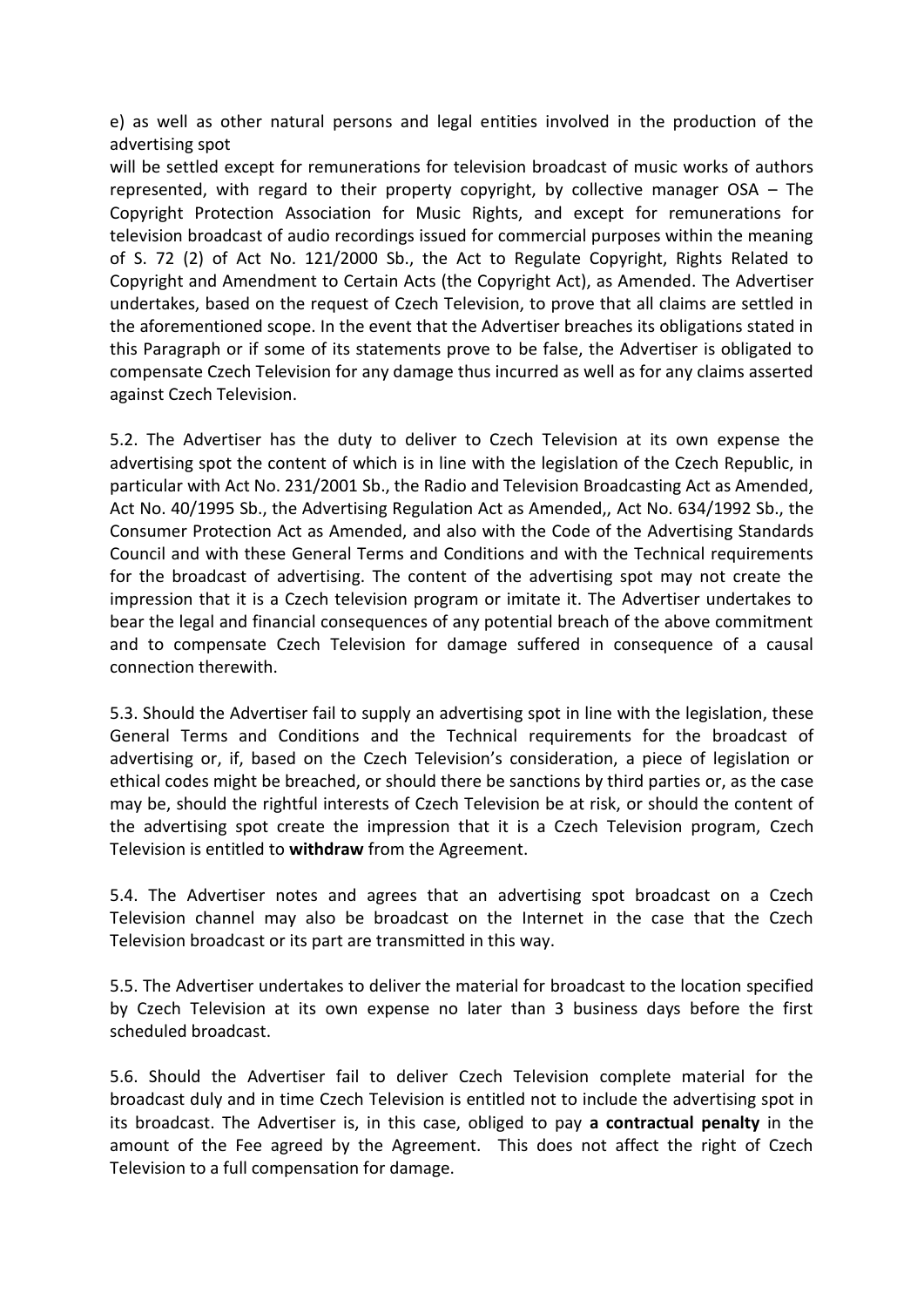5.7. Provided that the advertising spot is inserted in the broadcast, Czech Television is entitled to request from the Advertiser a contractual penalty in the amount of CZK 1,000 for each new day of delay in delivering the duly processed material for broadcast in pursuance of paragraph 5.5. This does not affect Czech Television's right to a full compensation for damage.

5.8. Czech Television has a **right to refuse** to broadcast an advertising spot in the case that the broadcast might cause harm to its goodwill or should the broadcast be incompatible with other obligations of Czech Television or contrary to the legislation, good manners or its other justified interests.

# **6. Withdrawal from the Agreement**

6.1. Czech Television reserves the right to withdraw from the Agreement with ex nunc effects for the following reasons:

a) in cases specified by these General Terms and Conditions (clause 5 paragraph 5.3.; clause 9 paragraph 9.8.; 9.13.);

b) should the broadcast of an advertising spot be impossible to ensure due to changes in the programming;

c) should the Advertiser be in delay of payment of the Fee and/or another due debt to Czech Television.

6.2. Furthermore, the Advertiser and Czech Television are both authorized to withdraw from the Agreement in cases specified by the law, in all cases with ex nunc effects.

6.3. The withdrawal from the Agreement takes effect upon delivery to the other Party; after that day, the effects of the withdrawal from the Agreement may not be revoked or altered without the consent of the other Party.

# **7. Liability for defects**

7.1. Should Czech Television broadcast an advertising spot with defects, especially with incorrect content, non-functional, technically incorrect or in an incorrect way, the Advertiser has a right to request a reasonable discount on the Fee, (or on an aliquot part of the Fee corresponding to the price for the broadcast of the advertising spot) the reasonable discount corresponding to the nature and extent of the defect.

7.2. The Advertiser is obliged to assert its claim resulting from Czech Television's liability for defects referred to in paragraph 7.1. against Czech Television in writing within one month of the day when the defect could have first been detected, however, no later than within one month of the day of termination of the broadcast of the advertising spot; otherwise, the claim becomes extinguished. Apart from the asserted claim, the Advertiser is obliged to precisely specify the defect which justifies the claim. The asserted claim may not be changed by the Advertiser without Czech Television's consent.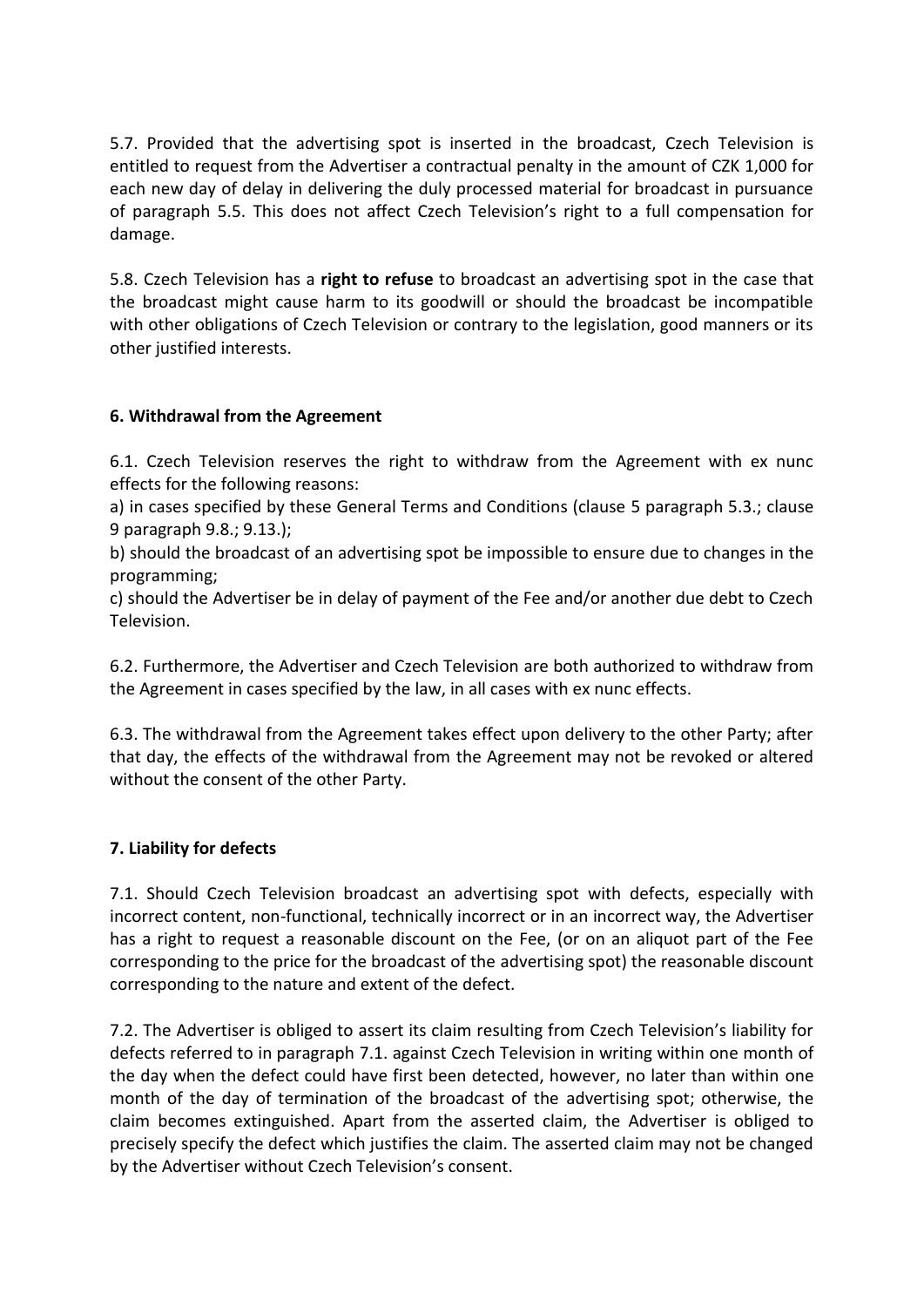7.3. The Advertiser's claims resulting from Czech Television's liability for defects referred to in paragraph 7.2. will not be created if the broadcast of the advertising spot with defects was caused by circumstances excluding liability. These circumstances shall be deemed to include, in particular, civil disturbances, military operations, crises, interventions by courts or public administration, black-outs, technical defects on the part of third parties or technical defects caused by third parties, strikes or lockouts, or other events beyond Czech Television's control.

# **8. Additional fees**

8.1. An additional fee of 30% of the price list will be charged for the requested first or last position of the advertising spot in a block; an additional fee of 20% of the price list will be charged for any other requested positions.

8.2. An additional fee of 15% will be charged for a non-dominant presentation of any product, service or name of another client in an advertising spot.

## **9. Payment and price conditions**

9.1. The Advertiser is obliged to pay Czech Television a Fee for the broadcast of advertising spots agreed by the Agreement.

9.2. Unless the Agreement expressly provides otherwise, the VAT will be added to all the amounts stated in the Agreement in accordance with the applicable legislation in force.

9.3. The Fee, stipulated in the Agreement, is charged in accordance with the price list valid at the moment of concluding the Agreement.

9.4. Advertising spots are broadcast in accordance with the program schedule. The confirmed dates and times of the broadcast shall be adhered to, to the maximum extent possible. Czech Television, however, reserves the right, due to programming or technical reasons, or under circumstances excluding liability, to broadcast the advertising spot at another time, on a different channel or, as the case may be, in connection with another program, depending on the options available. In this case, the Advertiser shall only pay the price for the broadcast that was actually realized, however, no higher than the contracted price. Any claims for compensation regarding the advertising broadcast are in this case explicitly excluded.

9.5. The Fee under the Agreement shall be paid on the basis of a VAT invoice. The VAT invoice shall be issued after the termination of the taxation period (calendar month, with the last day of the calendar month as the taxable supply date). Czech Television reserves the right to issue the invoice in the course of a month in the case that the broadcast of an advertising spot terminated (with the date of termination of broadcasting the advertising spot as the taxable supply date).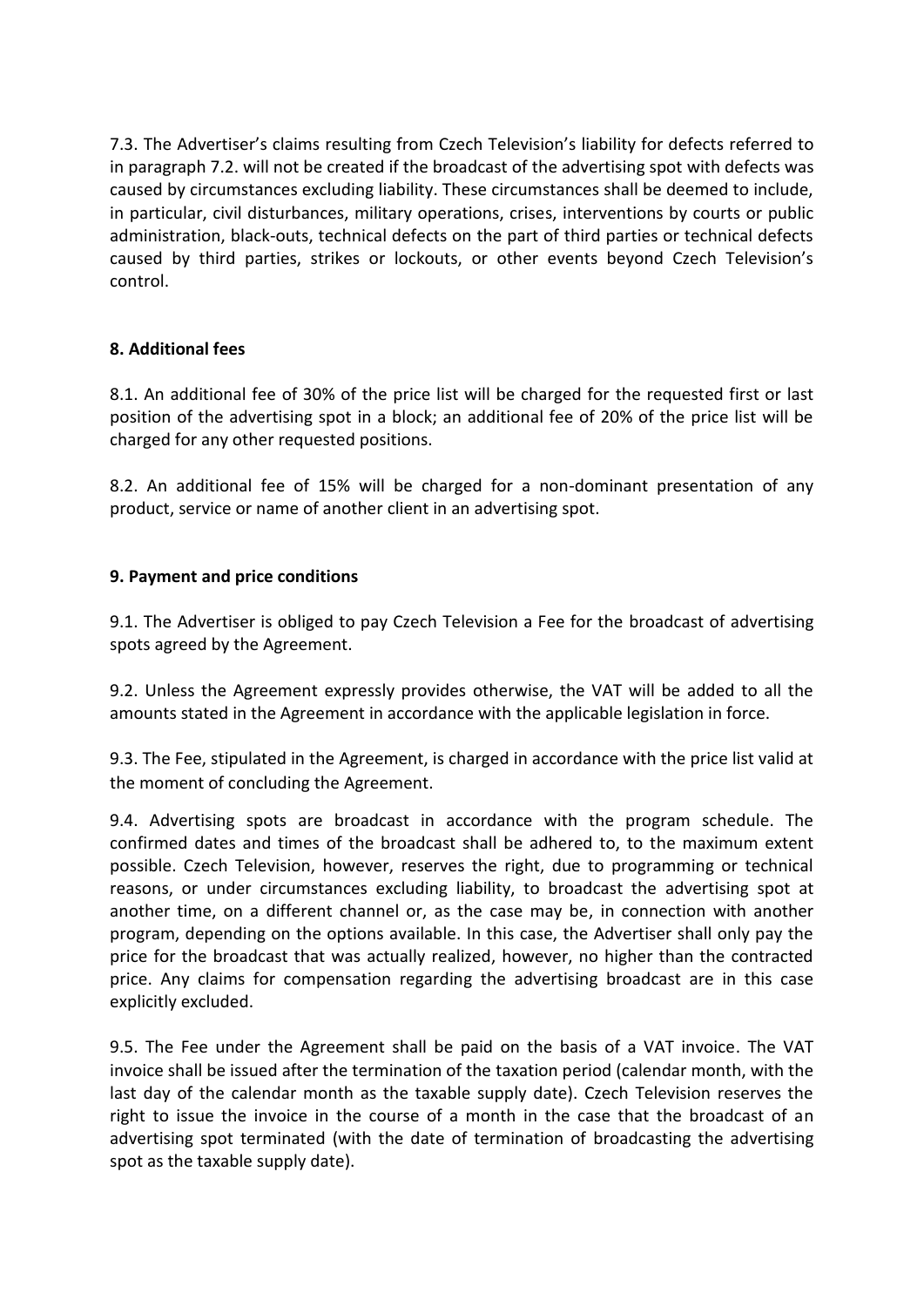9.6. The invoice will be payable within thirty (30) days from the day of its issue, unless. The date of payment means the day when the Fee is credited to Czech Television's bank account stated on the invoice.

9.7. Czech Television is entitled to request, before the broadcast of an advertising spot, the payment of an advance up to the amount of the full Fee for the broadcast of the advertising spot agreed on, including the possible VAT.

9.8. In the case of delay in the Fee payment, Czech Television is entitled to charge, in addition to the due amount, a contractual late payment interest in the amount of 0.03% of the due amount for each new day of delay. Furthermore, in the case of the Advertiser's delay in the Fee payment, Czech Television has a right to **withdraw** from the Agreement and/or the Advertiser is obliged to pay a **contractual penalty** in the amount of the Fee. This does not affect Czech Television's right to be compensated for damage, if any.

9.9. Czech Television reserves the right not to commence the ordered and confirmed broadcast of an advertising spot and/or to interrupt the advertising broadcast that was commenced in case of the Advertiser's delay with paying the Fee under the Agreement and/or due to its overdue financial obligations towards Czech Television. This shall not affect the right of Czech Television to a full compensation for damage (in particular the lost profit)

9.10. Direct payments from abroad are paid in EUR or USD in the amount corresponding to the invoiced amount as per the official exchange rate announced by the Czech National Bank on the day of the invoice issuance. Bank charges resulting from the transfer of the contractual amounts from abroad are paid exclusively by the Advertiser. The issue of a cheque or promissory note is not regarded as payment unless the money is credited to the bank account of Czech Television.

9.11. Should Czech Television become entitled to a contractual penalty pursuant to the Agreement or to the General Terms and Conditions, it will issue the Advertiser with an invoice for the given amount due in 30 days.

9.12. Czech Television is entitled to the payment of any costs related to the enforcement of any debts arising from an invoice not paid by the Advertiser under the Agreement.

9.13. If the price list changes between the time of the conclusion of the Agreement and the time of the advertising spot publication, and if the Advertiser does not explicitly accept the change in the price, Czech Television is entitled to **withdraw** from the Agreement if it does not agree with broadcasting for the original price.

# **10. Liability for damage**

10.1. The Advertiser is responsible for the content of the supplied advertising spot. If, in consequence of the performance under the Agreement, Czech Television or another person suffers damage, the Advertiser undertakes to cover the damage in full, even provided that it was caused by circumstances excluding liability under the provisions of S. 2913 (2) of the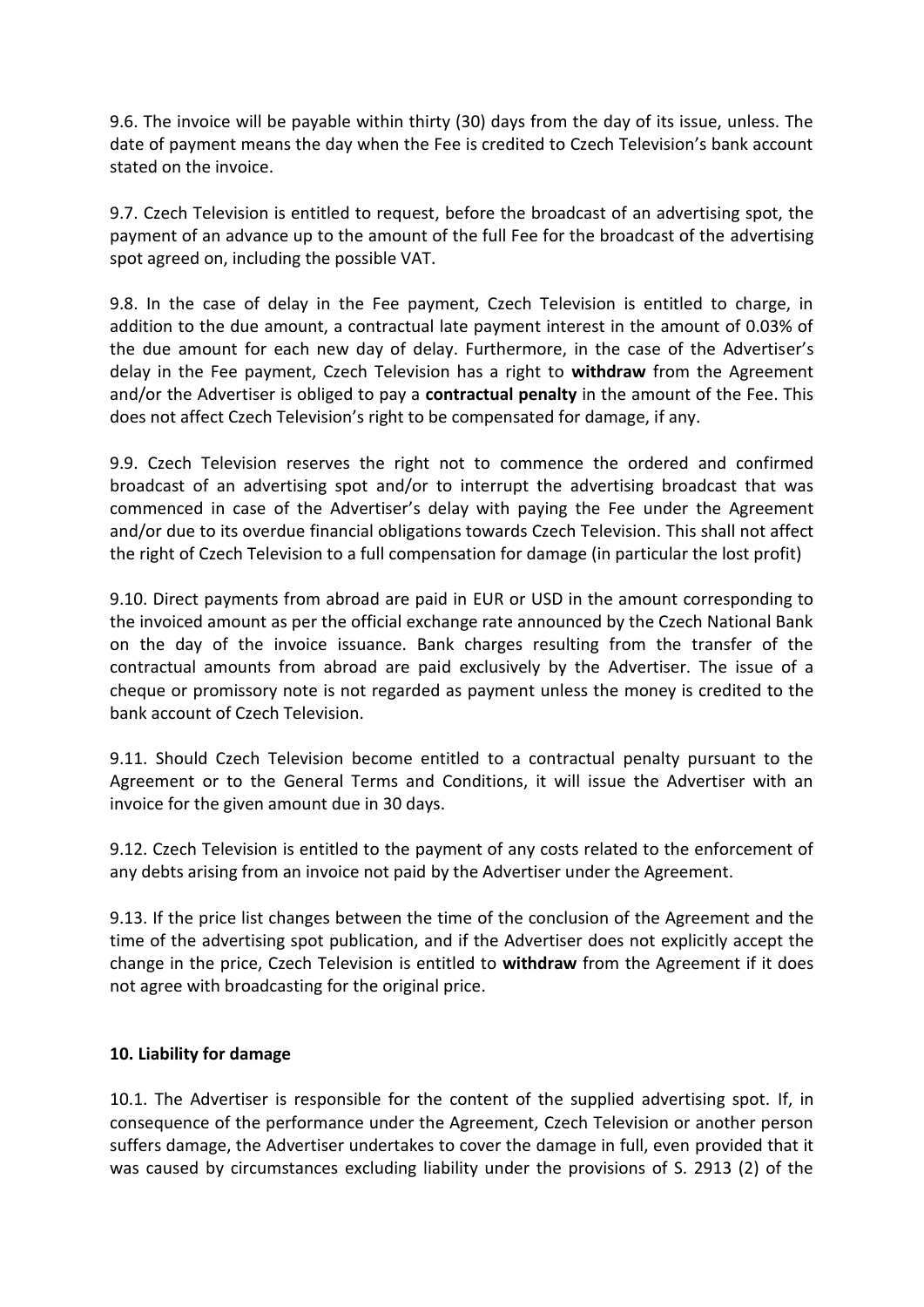Civil Code. The Advertiser will also cover all the claims and expenses incurred in the case that Czech Television is approached by a third party due to a breach of rights in connection with the performance pursuant to the Agreement.

10.2. The amount of the damage for which the Advertiser must be compensated by Czech Television as part of its liability for damage caused by a breach of an obligation arising for Czech Television from the conclusion of the Agreement is limited to the amount of the Fee agreed in the Agreement.

# **11. Closing provisions**

11.1. These General Terms and Conditions form an integral part of the Agreement made between the Advertiser and Czech Television.

11.2. After agreeing on the coding of advertising spots for the purposes of the electronic measuring of viewer ratings of TV channels, all material for broadcast must be duly labelled. In case of any breach of this provision, Czech Television reserves the right to have such material labelled at the full expense of the Advertiser.

11.3. Czech Television and the Advertiser have agreed that the content of the Agreement as well as any information which will become known to the Contracting Parties in connection with the negotiations over the Agreement, its performance and in connection therewith will be regarded as confidential, and that none of the Contracting Parties is, without the prior written consent of the other Contracting Party, authorized to disclose this information to third parties, not even after the termination of the performance of the Agreement or after the termination of the Agreement, except for the information: (i) which a Contracting Party learnt independently of the other Contracting Party; (ii) which Czech Television itself communicates to third parties in connection with the preparation, production, distribution and/or promotion of its program content which is covered by this Agreement and/or in connection with its promotion (with the exception of the information designated by the Advertiser as its trade secret); (iii) which a Contracting Party provides or publishes based on a piece of legislation or of an enforceable decision of a court or of another administrative body; and (iv) which a Contracting Party provides to its expert advisers and/or other associates bound by a legal duty and/or the contractual duty not to disclose information. In case the Agreement is, at present or in the future, subject to the non-disclosure duty under Act No. 340/2015 Sb., the Contracts Register Act (hereinafter referred to as "**the Contracts Register Act**")(e.g. in consequence of the adoption of an appendix), the Contracting Parties have, after mutual agreement, marked in their counterparts in yellow (or using another clear marking, i.e., in shades of grey if, when entering into the Agreement, the Agreement was exceptionally scanned in shades of grey) the information which will be made illegible in accordance with the Contracts Register Act. This is the way to mark primarily, although not exclusively, the trade secret the confidentiality of which is ensured by the Contracting Parties in an adequate way. The information that is not marked in yellow (or using another clear marking, i.e., in shades of grey) in the Agreement is not subject to the non-disclosure duty under this paragraph. This Agreement may only be published by Czech Television using the procedure set out by the Contracts Register Act; the Agreement must be published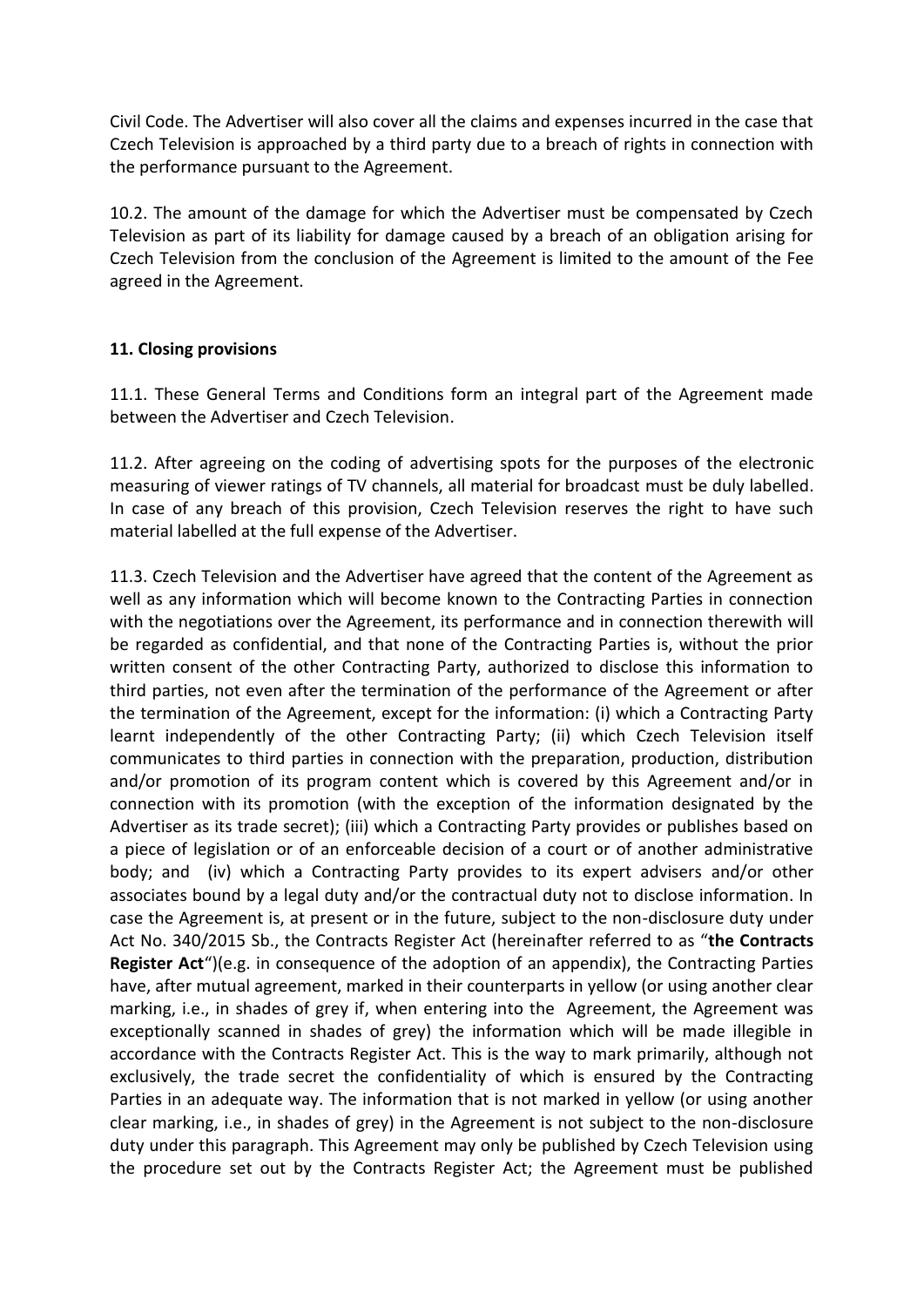within 30 days of its conclusion. Should Czech Television fail to publish the Agreement within that period, the Agreement may be published by any Contracting Party using the procedure set out by the law. The injured Contracting Party is, for any breach of any obligation under this paragraph, entitled to request from the Contracting Party in breach the payment of a contractual penalty in the amount of CZK 100,000.

11.4. The Advertiser has no right to interfere in the broadcasting plan (programming) of Czech Television or in the editorial responsibility and independence of Czech Television. Should the Advertiser fail to fulfill the duty stated in this paragraph, the Advertiser is obliged to pay Czech Television **a contractual penalty** in the amount of the Fee agreed under the Agreement. This shall not affect the right of Czech Television to a full compensation for damage

11.5. Should any of the provisions of the Agreement become invalid, void or unenforceable, that provision will, to the full extent, be severed from the other provisions and will not have any impact on the validity and enforceability of the other provisions of the Agreement or, as the case may be, of the provisions of these General Terms and Conditions. The Contracting Parties undertake to replace such invalid, void or unenforceable provision with a new provision which will be valid and enforceable and the subject matter of which will, from the economic perspective, be as similar as possible to the subject matter of the original provision. The Agreement can only be amended in writing.

11.6. Under S. 1765 of the Civil Code, the Advertiser has taken on the risk of a change in circumstances. Prior to entering into the Agreement, the Parties fully considered the economic, financial and factual situation and are fully aware of the Agreement circumstances.

11.7. The Contracting Parties have agreed that they replace any rights and obligations which may been arisen from the performance within the framework of the subject matter of the Agreement which was made prior to the effective date of the Agreement with the obligation arising from this Agreement. Any performance within the framework of the subject matter of the Agreement made prior to the effective date of the Agreement is considered to be performance under the Agreement and the rights and obligations arisen therefrom are governed by the Agreement.

11.8. The Contracting Parties expressly exclude the application of the provisions of S. 2050 of the Civil Code and, furthermore, expressly declare that there is no established practice and/or trading habits between the Parties the application of which is expressly excluded by the Parties. The Contracting Parties agree that writings pursuant to the Agreement or these General Terms and Conditions can be sent by the Contracting Parties in the form of a scanned copy by e-mail.

11.9. All the relations that are not regulated by these General Terms and Conditions are governed by the Civil Code and by the other applicable legal regulations of the Czech Republic, excluding the conflicting rules of international private law. In the case that the relation created by the Agreement involves an international element, the Contracting Parties agree that any disputes arising in connection with the Agreement will fall under the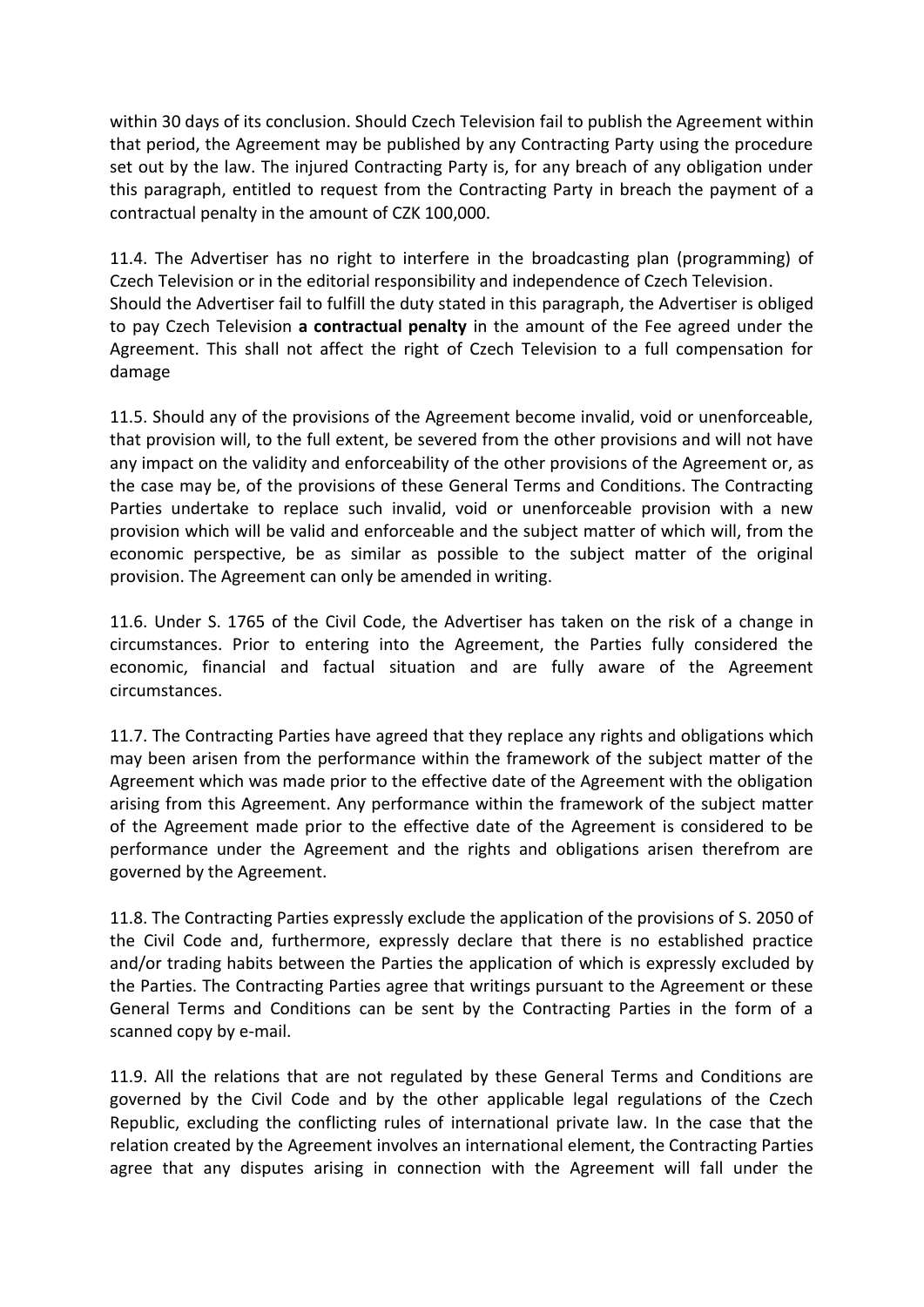jurisdiction of the courts of the Czech Republic. The Contracting Parties further agree that, as regards the relationships arising from the business activity of the Contracting Parties, it is the general court of Czech Television which has the territorial jurisdiction over the dispute.

The General Terms and Conditions take effect on 1 July 2017.

Annexes

1. Technical requirements for the broadcast of advertising on Czech Television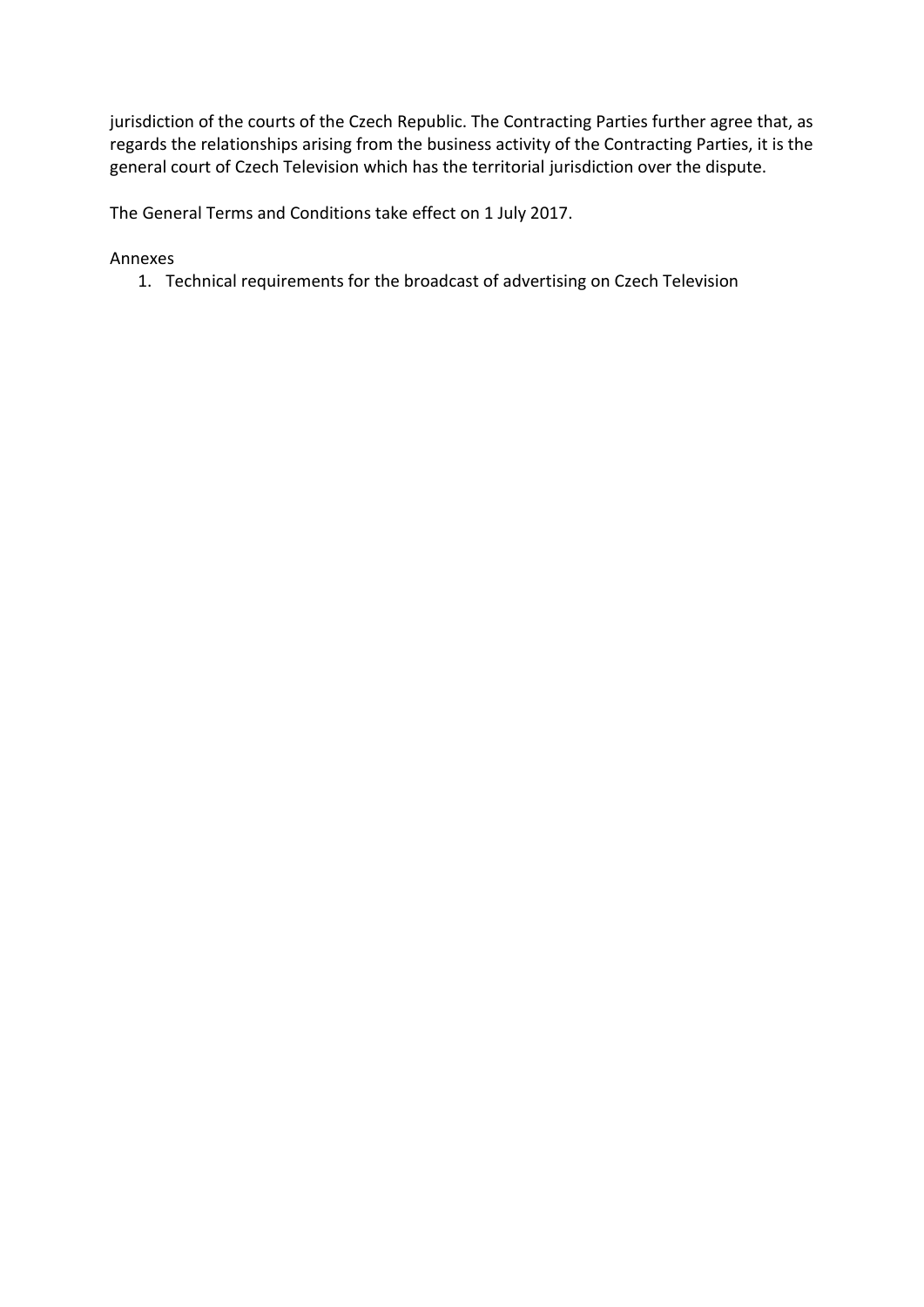# **Technical requirements for the broadcast of advertising and sponsor references on Czech Television**

Parameters not mentioned herein shall be governed in full by the "General technical requirements for programs delivered and produced by Czech Television" as amended.

The material must be acquired, post-produced and delivered in accordance with the following specifications:

#### **Image**

- Resolution: 1920 x 1080 pixels with an aspect ratio of 16:9
- Frame rate: 25 frames (50 fields) per second interlaced (1080i/25) with odd fields first (EBU S2 system).
- $\bullet$  Sampling 4:2:2.
- Color space in accordance with ITU-R BT.709.
- Bit depth of video signal (digital samples): 16 -235 (8 bit quantization).

This format is specified in detail in the ITU-R BT.709 recommendation.

#### **Sound**

- The audio signal must be digitalized in conformity with the EBU R85 recommendation, i.e., using a sampling frequency of 48 kHz, an audio bit depth of 24 bits, mapped without any compression during the whole production process and file presentation.
- STEREO program mode: With regard to the backward compatibility requirements for the MONO signal, the phase shift between channels may not exceed 90 degrees in the whole wideband in a long timeframe.
- Loudness according to the EBU R128 recommendation: The acceptable parameters valid and measured throughout the program footage are as follows: Program Loudness -23.0+/-1.0 LUFS, Loudness Range < 18 LU, Maximum True Peak Level < -3.0 dBTP.
- The difference in the relative timing between the sound and vision components may not be subjectively perceptible in any part of the material and, according to the EBU R37 Recommendation, it may not exceed 40 ms in the case of sound before picture and 60 ms in the case of sound after picture.
- The mono sound must be recorded in a stereo track as two mono tracks, so that it may be processed and transmitted over stereo connection. Identical mono signals in both tracks may not show a difference at a level exceeding 1dB and a phase shift of 15 degrees / 10 kHz.

#### **File format**

Data container MXF OP1a with data stream 50Mbit/s, codec MPEG-2, 422P@ML in conformity with the SMPTE-RDD9 specification and with the parameters mentioned above.

**The output intended for emission may be delivered in the following ways:**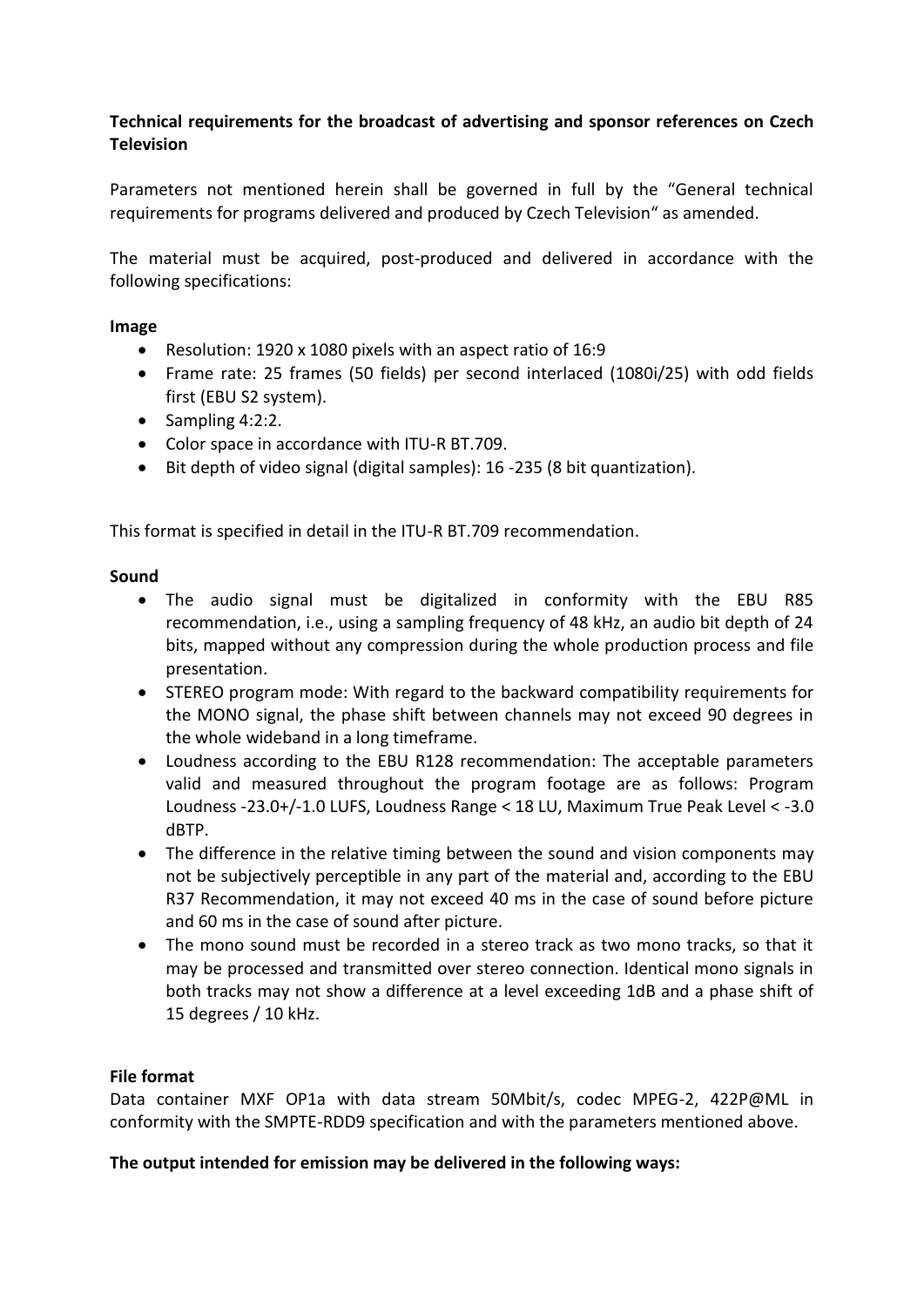- Using remote access: A Czech Television application available at https://spoty.ceskatelevize.cz (the access credentials will be provided by e-mail upon a request addressed to spotyproct@ceskatelevize.cz).
- Using an appropriate sound recording medium: A hard disk, a USB flash drive …
- A video output may also be delivered using an XDCam disk. The files on the disk must be organized in accordance with table 1 and, during the recording, the "NAMING FORM" parameter on the recording machine must be set up to value "C\*\*\*\*" , not "Free".

# **Graphic output:**

# *Static graphic output*

- **The resolution to be used** shall be Full HD 1920x1080 pixels.
- **The accepted formats** are limited to non-compressed bitmap formats TARGA (\*.tga) or TIFF (\*.tif)) and Windows Bitmap (BMP) due to the need to cover the surface with homogenous color in a compact way. Signal format RGBA (with a key).
- The **alpha transparency channel** is required for graphic output in 32bit resolution (24bits for color information + 8bits for alpha channel). Color resolution – True Color.

# *Dynamic graphic output (animations)*

- **The resolution to be used in animations** shall be Full HD 1920x1080 pixels.
- **The accepted formats** of animations shall be limited to non-compressed formats. The graphic output may be delivered as a single video-sequence file or as a sequence of consecutive numbered static frames. Video sequence formats: *TARGA (\*.tga) or TIFF (\*.tif)*) in *signal format RGBK (with a key).*
- **The alpha transparency channel** is required for graphic output in 32bit resolution (24bits for color information + 8bits for *alpha channel*). Color resolution – True Color.
- **The frame rate** shall be 25 frames per second.

In sponsor references, the upper left corner of the image must be kept available for program IDENT, which must, by law, be part of sponsor references. The logo must be accompanied with a sufficiently large inscription "PROGRAM SPONSOR".

The minimal height of the text in all outputs intended for emission shall be 40 lines; in the case of output intended for insertion, it shall be 80 lines.

The output intended for insertion must respect all the above rules and its content must reflect the fact that, during the emission, it will be reduced to 1/16 of its original size.